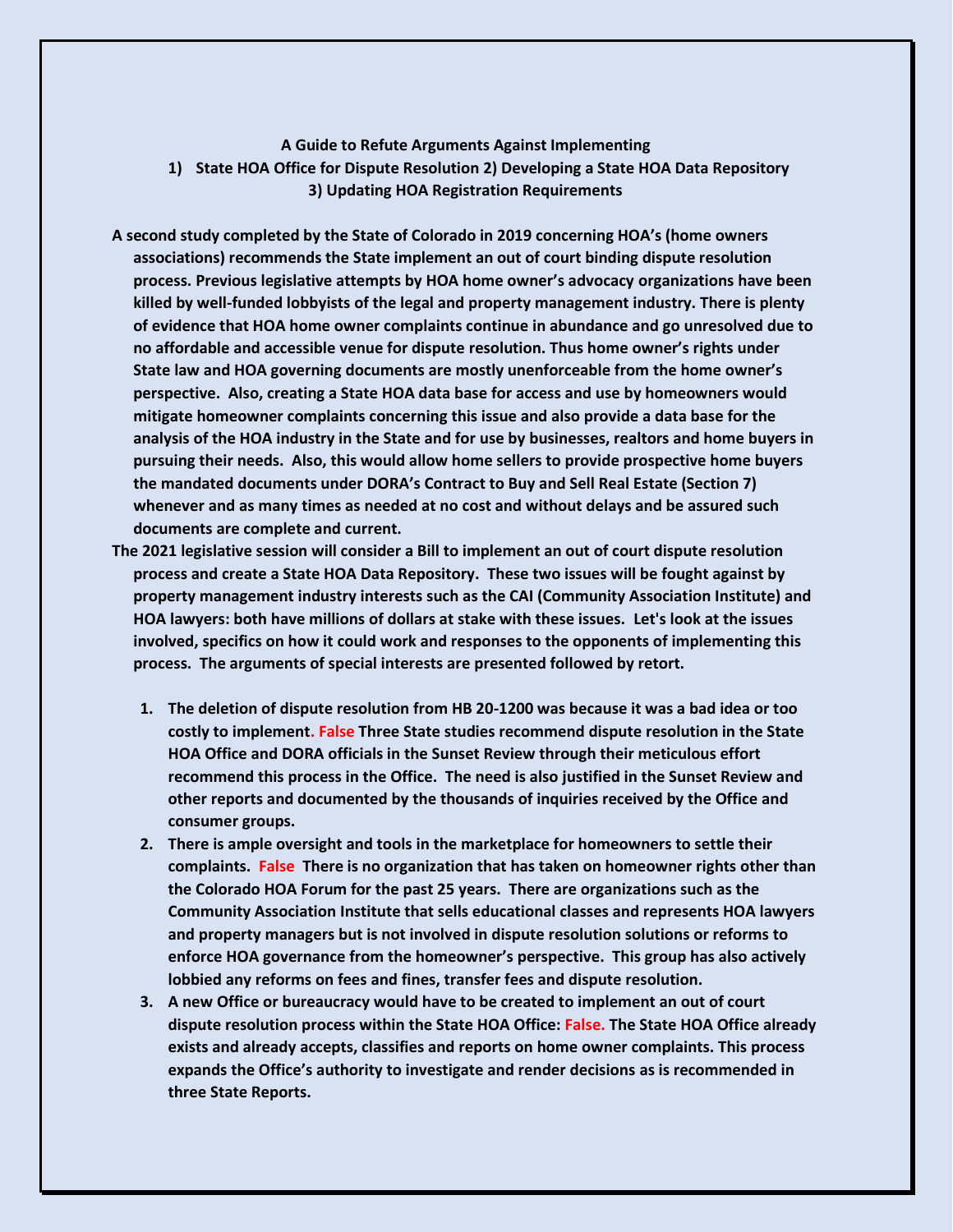- **4. Taxpayer dollars would be required to implement: False. The system would be funded by HOA registration fees and supplemented by a reasonable-low cost complaint filing fee. A study on how to implement this system. The services provided would not be supplemented by taxpayer dollars but limited to the amount collected through registration fees with a cap of no more than \$2 in year one and \$1.75 a year thereafter per home. Year one would fund the extra expenses in implementation. Estimated homes in HOAs are between 600 – 750,000. Based on discussions with other states the costs of the program should go down not up as HOA compliance will tend to improve with this oversight program reducing the level of staff needed to review and investigate complaints.**
- **5. The cost to HOAs and home owners would be burdensome: False. The increased cost to HOAs in registration fees would amount to less than \$1.75 per year but yield cost savings to HOAs and home owners by avoiding legal/court costs in the order of millions per year.**
- **6. The State would be implementing a program in which it has no experience and the learning curve would be steep. False. DORA has decades of experience in managing dispute resolution processes for consumers related to regulated professions. It recently managed a similar process for HOA property manager complaints and currently handles home owner disputes for mobile home communities.**
- **7. Home owners would give up legal rights: False Home owners would still be able to litigate any complaint in court.**
- **8. There is no precedence in other States that would suggest this system would be successful: False State administered dispute resolution for home owner complaints has worked in several other States.**
- **9. There is no evidence that home owners would benefit. False Home owners and their HOAs spend millions each year in legal costs that can be mitigated through an out of court process. Most home owner complaints are simple and based upon their HOAs governing documents and don't warrant a court case or require a lawyer or burdening our court system. Even the most-simple HOA court case can cost thousands of dollars and can be avoided by a State administered dispute resolution process.**
- **10. It would be unclear as to the type of complaints to be handled by the State HOA Office: False The State process would only pertain to violations of State HOA law and HOA governing documents: no felonies or litigation involving monetary settlements. Nearly every complaint received by the State HOA Office can be resolved through this process. These cases are not litigious and a well- designed complaint filing process would weed out frivolous complaints.-The cost to set up the system, staff the Office, gain office space and develop the infrastructure will be excessive: False The State already has funded through HOA registration fees office space, computer systems, staff, web site, dispute filing system etc. with any additional costs paid for via HOA registration fees as previously mentioned. Implementation costs would mainly involve staff hiring and training, enhancing the existing complaint system and processes to support investigation and decision rendering.**
- **11. There is no evidence home owner complaints are of a magnitude to warrant implementing a State system: False Since its' brief and mostly unknown existence, the State's HOA Office has received thousands of complaints; media including TV, newsprint, and radio feature HOA problems; two State studies have indicated a need; and legislators are contacted frequently about HOA violations. High numbers of complaints continue through 2019. This**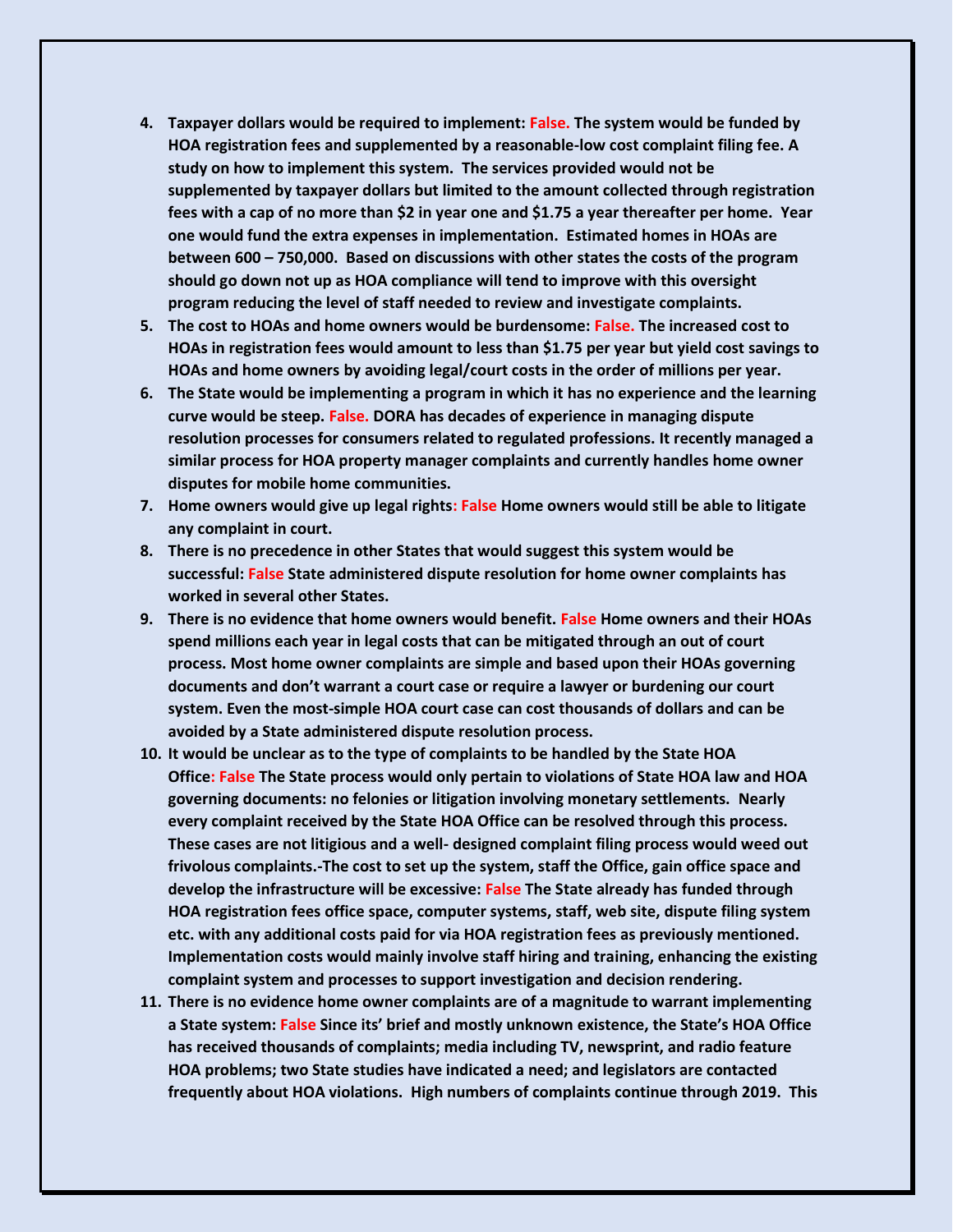**is quite an impressive number of complaints for any issue but when an Office is basically unknown to the public these number can be considered alarming.**

- **12. A dispute resolution process within DORA would be more costly than a court case or mediation (that mostly leads to a court case). False Most complaints are simple and easily and quickly litigated and based on State HOA law. Most cases are black and white and don't require legal counsel. The most simple court case can cost several thousand dollars and it is absurd to say this process (with at most a \$50-75 filing fee) would equal that of a court case. Mediation is a process that requires a homeowner to gamble \$400-500 or more to resolve a case and even when resolved a home owner may have to go to court to get enforcement: mediation add time and cost and is an uncertain process. Note, there are no credentials required for mediators in HOA cases and any history of experience would not be vetted/confirmed (this would be too costly) and your mediator could be anyone off the street. Mediation has been suggested in CCIOA for 20+ years and with homeowner complaints only gaining numbers this process has simply not worked. Requiring mediation prior to filing a complaint is a costly requirement on the homeowner and an HOA can also refuse to participate and more than likely when complaints come to this level of disparity the cost is simply a waste of homeowner money and extends the time to settlement.**
- **13. A dispute resolution process handled by the HOA Office would require more staff than completing the process in another government agency or via mediators? False New and additional staffing would be required by any government entity. Training staff would be required under any scenario. Staff in the HOA Office would most certainly be less expensive than in another government ADR office that is normally staffed with lawyers and legal aides through the total process with hourly rates for the simplest complaint running at least \$100 in total and more an hour. Staff in the Office would be dedicated and up to date on latest concerns and events handled in the HOA community through their outreach programs, etc. Oversight of the process in one place with dedicated staff and central oversight of staff under the HOA Office is more effective and efficient and cost effective than splitting tasks among government entities. Mediators in any government office or private industry would be more costly and time consuming and there are not enough trained in HOA governance.**
- **14. Home owners can use other more cost effective and efficient means to resolve HOA disputes than this proposed process or going to court: False First and foremost, they would if they could and no current process is affordable, accessible or effective or offered under the law. Mediation or using a State entity/agency cost more, takes more time, would be more difficult to manage and enforce standards and oversee the process.**
- **15. Home owners would be prohibited from pursuing their complaint in court: False. Homeowners would initially decide whether to use the court system, State process or other means. If they use the State system and want to protest the outcome they would be free to do so.**
- **16. Homeowners would overwhelm the State system with frivolous complaints. Unknown but easily mitigated. A well-designed State system can mitigate frivolous complaints with filing mandates: 1) a minor charge of \$50 or less to file 2) the complaint form/process would require the homeowner to specifically identify and support the violation by quoting the verbiage in their governing documents and/or State law 3) the homeowner would have to**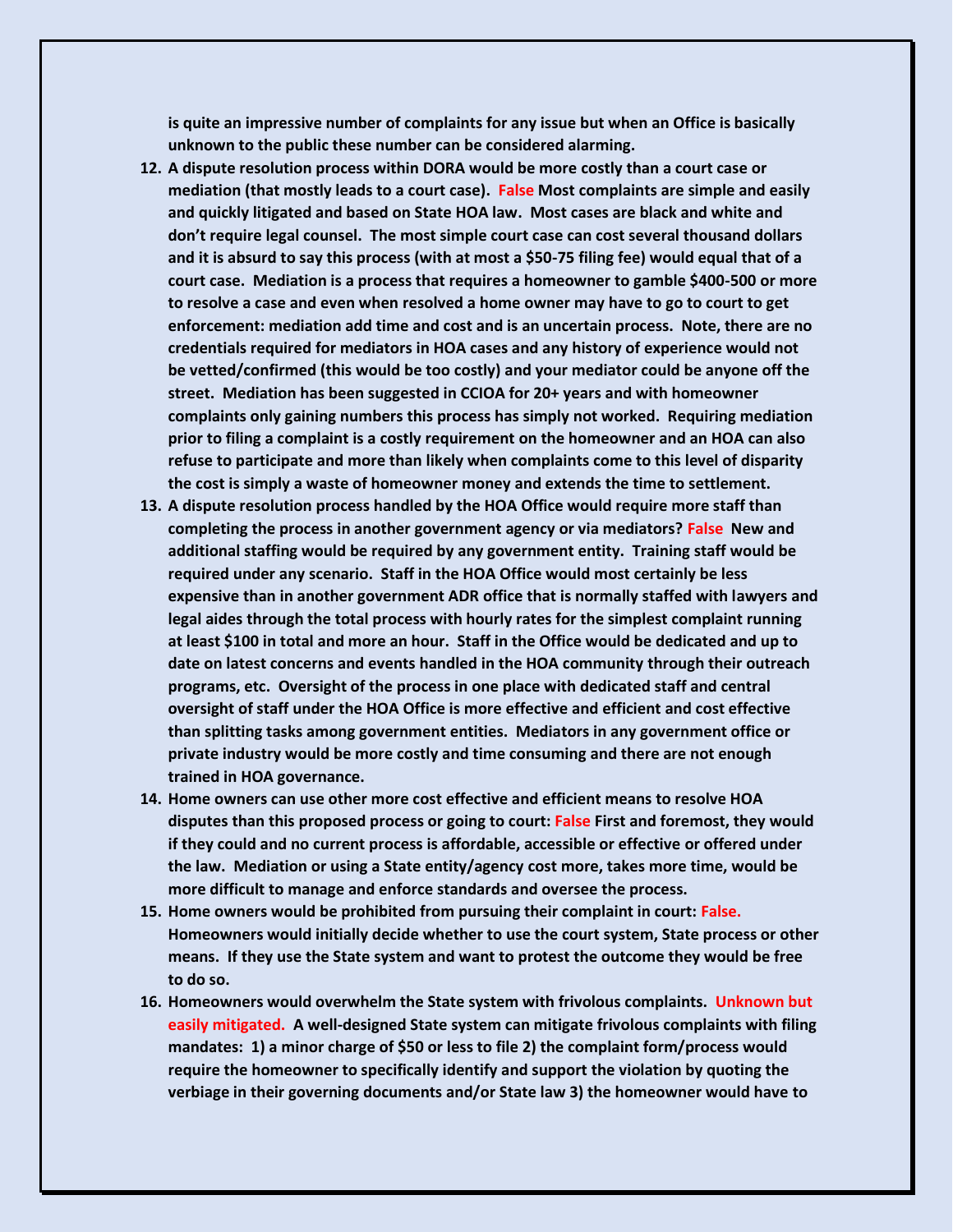**document their attempts to resolve the issue with the Board 4) the homeowner would suggest the solution to their problem. This would place the burden of proof on the homeowner in an orderly and reasonable manner and aid the investigator and HOA in bringing about a conclusion to the complaint.** 

- **17. Mediation and the use of other State agencies are good alternatives Mostly False Problems with mediation have been previously mentioned. Also, a total process would have to be created using mediators outside the hire of the State Office that would ensure they have the proper knowledge and experience and to review their work to ensure they comply with State mandates and processes and are not inconsistent or free-lancing processes (this would cause further problems). Any designated processes outside the State Office adds time and complication to the homeowner's complaint process and any agreements by mediators would/should be reviewed by the Office adding more time and cost. Using State officials/entitities outside the State HOA Office requires another level of coordination and confirmation of complying with intended standards in the complaint process and complicates the process for homeowners. It also would require homeowners to compete for resources available in such other State offices for HOA concerns. The State HOA Office should provide all HOA related services or the whole process becomes convoluted with those not primarily responsible for HOA issues getting involved with their independent opinions and processes. Think of this in terms of a situation whereby HOA education and registration handled by State HOA Office, another entity for filing complaints, another for State HOA data base: fragmented, bad for consumers and bad for developing standards and accountability.**
- **18. The State HOA Office has no skill, knowledge or experience in HOA law or governance and working with HOAs. False The State has a State HOA Office fully versed on HOA law. No other State entity has this expertise. Other State entities may have experience is dispute resolution and legalese but not with HOA law and understanding the HOA experience.**
- **19. The State has many definitive and comprehensive HOA laws setting forth home owner's rights that are fairly, expeditiously and easily enforceable through our court system: False The court system matches the home owner's limited legal and financial resources against the HOAs unlimited resources: a totally unlevel playing field. State laws have no mention of enforcement other than defaulting to our court system making most laws only administrative for reasons previously mentioned.**
- **20. Using other State entities for dispute resolution is a good idea, expeditious and cost effective for the homeowner. False Other State entities would charge homeowners and HOA representatives up to \$75 an hour to investigate and mediate, too costly and would require homeowners to sift through the bureaucracy to find such an entity and complicate the lines of communication in the process and extend the time frame to resolve simple complaints.**
- **21. Any State dispute resolution process would still require both HOA and home owner to hire lawyers. False No lawyers would be required in a State process and homeowners would simply not need a lawyer as disputes are based on HOA governing documents and State law and not complex. Homeowners could choose to utilize the court system and hence a lawyer. The mandate would be for no legal counsel.**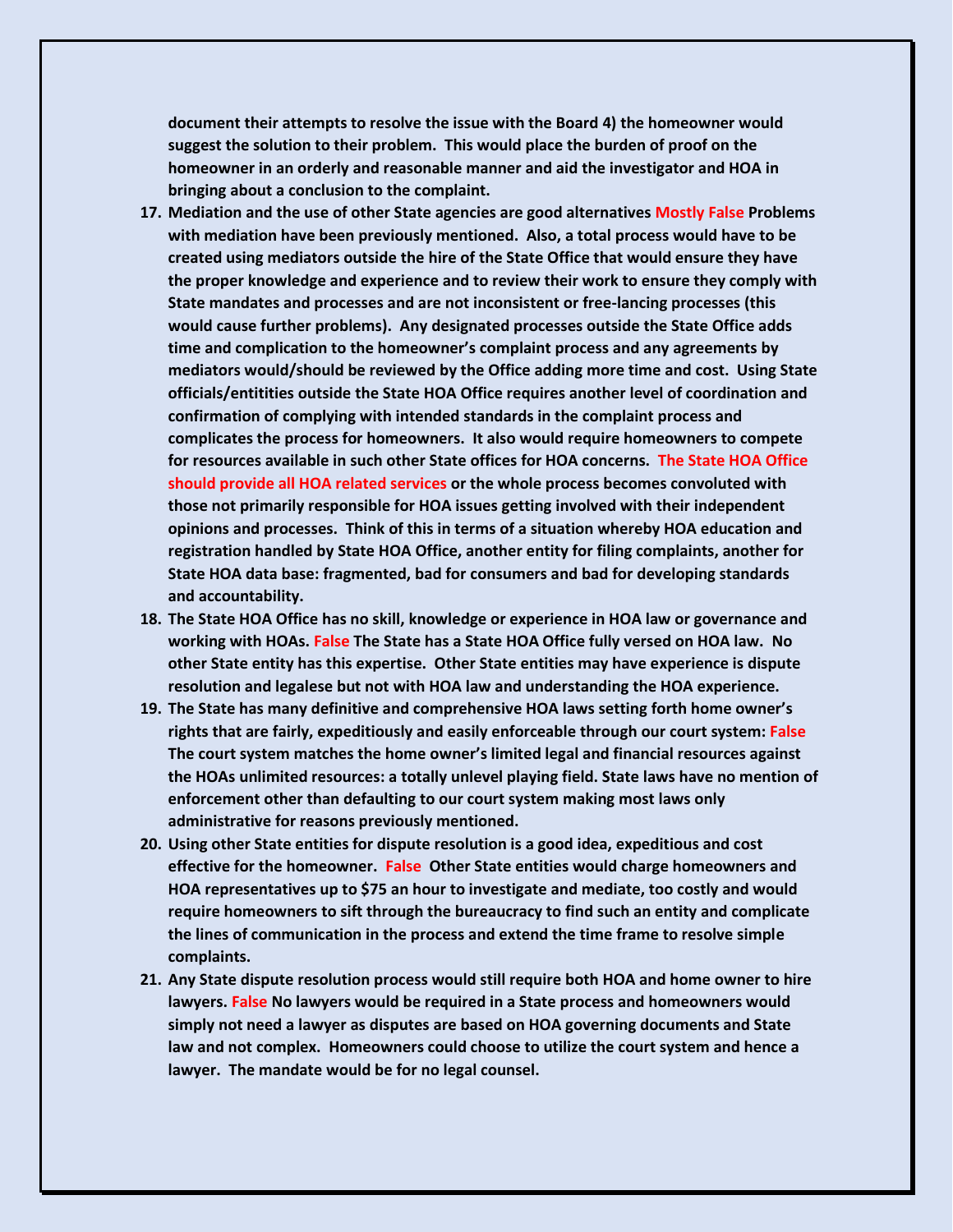- **22. The use of an HOA Board within DORA to be staffed to make decisions on cases would be effective? False This would add a layer of unneeded bureaucracy and extend the processing time especially is this is not a full-time entity. Complaints are nearly all not continuous or complex and any Board most likely would not be familiar with HOA law or operations. Questions would arise and special interests interfere with staffing this entity. Issues that could be resolved in a day or two upon investigation and decision could take weeks when decisions had to be worked into a review Board. Not needed, adds cost and time.**
- **23. An ombudsman, an official appointed to investigate individual's complaints, is needed. False This term is thrown around and if retained it could simply be the head of the HOA Office with decision making authority. All review and investigation is completed by staff with recommendations sent to Ombudsman for confirmation or other action.**
- **24. Any decisions rendered by the State would not be legally enforceable. False Decisions and penalties assigned by the Department of Regulatory Agencies (DORA) in which the State HOA Office resides are enforceable. A previously managed dispute resolution process for complaints against property managers rendered enforcement and so will the newly enacted dispute resolution process for mobile home communities.**
- **25. Complaints are complex and volume requiring investigation will overwhelm the system. False A State run process with trained vetting and investigative staff and a complaint filing system with prerequisites for filing a complaint (as mention I this document) will greatly reduce the number of complaints requiring investigation or decision rendering. This is because a trained staff of complaint reviewers will reject the frivolous as well as nonapplicable complaints such as those related to property managers not handled in this process and complaints not supported by the law or governing documents. Investigators will also resolve problems prior to a need for decision rendering. Thus legal decisions and the burden on the Ombudsman or other person to make decisions will reduce volume over time and cost of the program.**
- **26. A State dispute resolution process would dampen interest by homeowners to serve on their Board: False No additional responsibilities or vulnerabilities to financial liability would be involved. Board members already are protected through insurance coverage provided via the HOA. Penalties for Board non-compliance with governing documents would be a directive to comply and not involve suing any Board member.**
- **27. A State system would be too complicated for home owners: False The State System would simply involve filling out an on-line complaint form and working with State officials in the investigation of any complaint. The process has been in effect for regulated professions, property manager complaints and will be used for complaints by home owners with their community management. Keeping the complaint process within the State HOA Office by itself makes the process uncomplicated: involving other unrelated agencies by definition would make it complicated.**
- **28. HOA home owner's rights enforcement is a partisan issue: False Home owners are not Republican or Democrat, Liberal or Conservative but simply citizens of the State. This should be an issue that any legislator can support.**
- **29. Implementing a State HOA data repository of HOA official documents would be too costly to HOAs: False. This would simply involve a file transfer to the State upon registration and**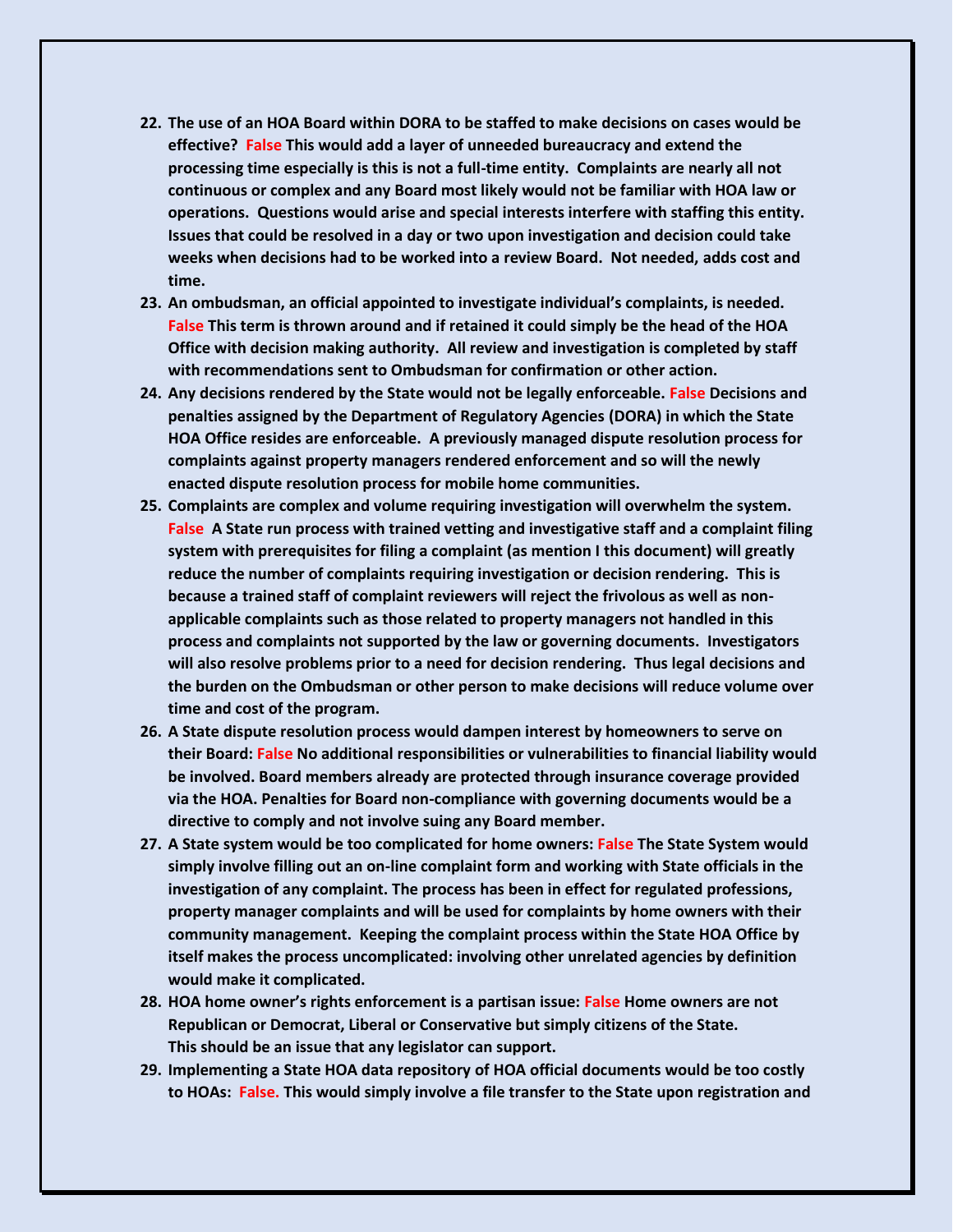**when such documents change and changes are very, very infrequent. The documents to be downloaded are identified in DORA's HOA real estate buy and sell requirements.** 

- **30. Should the State develop a separate and optional process that is available to HOAs to store their official documentation vs all HOAs required to download. NO First, exceptions cause confusion to HOAs and are difficult to administer. A fragmented and partial HOA data base would not be conducive to supporting analysis and research of the HOA industry that is currently lacking. Any partial and optional data base on HOAs would not be given much priority, consistency in process and storage requirements, lacking oversight and make access to such information through a computer application to meet homeowner and others data requirements predictably lacking. Almost all HOAs have documentation in electronic form and those that don't will not have any problems solved with an optional process to store on State data servers that they couldn't otherwise complete themselves. There should be a mandate that all HOAs have these documents in computer-based media.**
- **31. The current HOA registration process is limited and not very useful to the public. Requiring HOAs to download all governing documents identified by DORA in the home closing process to the State HOA Office upon registering would not add any expense to the HOA more than what a file transfer costs (in other words not a measurable expense). These documents exist in HOAs and are paid for with HOA dues. The availability in a State data repository would allow for home sellers to inexpensively complete the home closing documentation tasks by themselves or via a private company to save hundreds of dollars and make valuable State wide HOA data available to home buyers, Realtors, businesses, housing authorities and others interested in understanding and analyzing the largest segment of housing in our State which is HOAs. Visit the coloradohoaforum.com web site for cost implementation and maintenance information, click on the Dispute Resolution icon**
- **32. Requiring HOAs to download data to a State Data Repository is new and extra and costly work. False. HOAs currently download data to the State upon registration upon initial and renewals of registration. This would simply request more information and such information doesn't have to be created by the HOA, IT ALREADY EXISTS.**
- **33. Keeping State records in sync with HOA records would be difficult: False The State already has requirements for businesses and other entities to download data and keep current with the State: taxing authorities, local governments, retail sales, etc. In fact, having this requirement would force HOAs to review their data base to meet the State requirement: a**
- **34. easily send out reminders to HOAs to update their records and also ensure that their requirements with the State are complete and correct. When HOAs post data to their web site they would simply replicate the task and complete a no cost file transfer to the State: upon implementing this process it would become a routine task requiring no monetary investment or special skill set.**
- **35. The cost to implement and manage a State HOA data repository will increase HOA dues and make it cost prohibitive. False The maximum cost to a homeowner to create a State HOA data repository in registration fees would initially be less than fifty cents (hardware and application development) and subsequent years less than twenty-five cents to maintain hardware and changes to applications supporting the effort.**
- **36. Storing HOA documents on an existing state server would meet the needs of homeowners and other for access to such data? False The needs and requirements of homeowners and**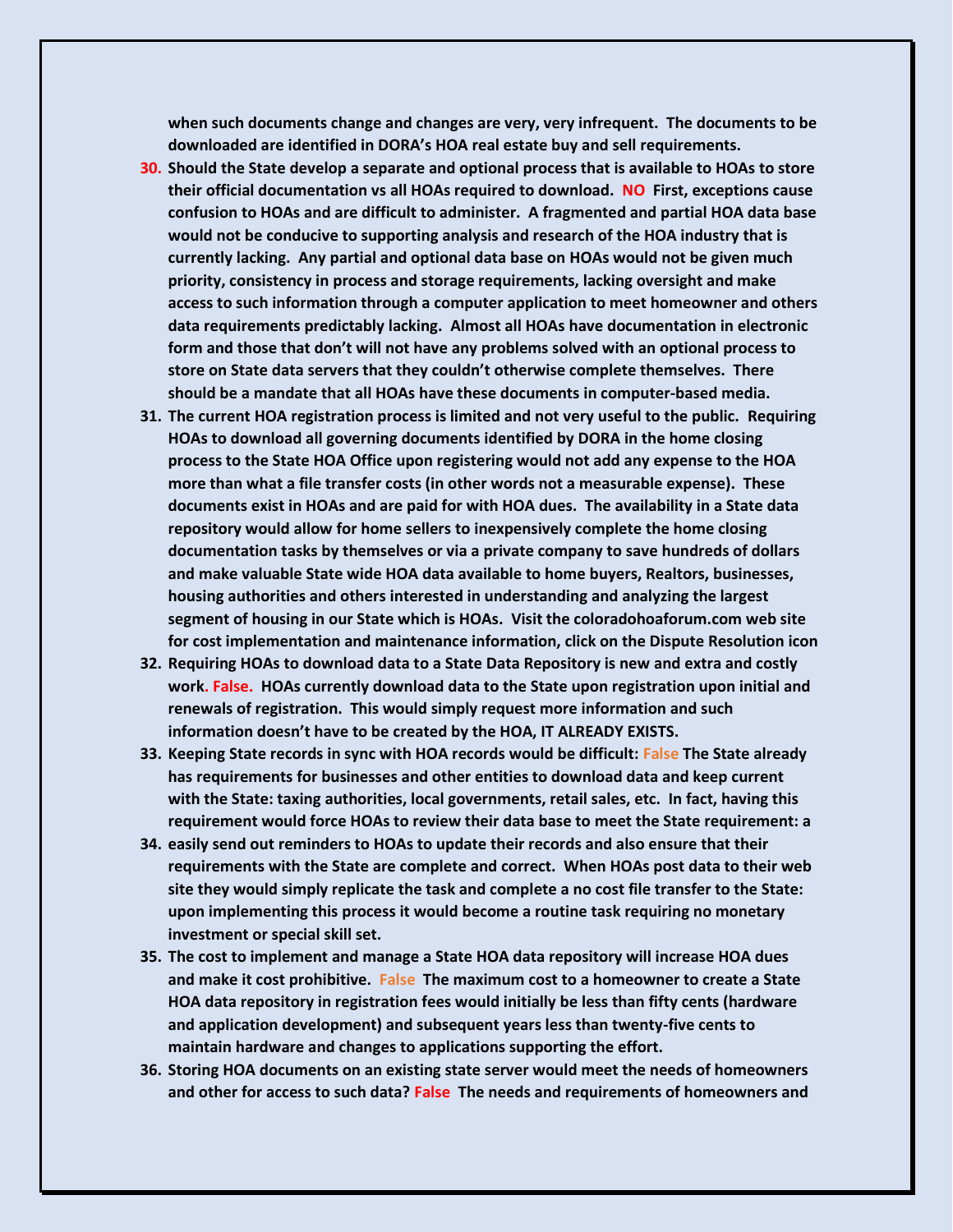**others to use such data on a server dedicated to other applications and uses would be driven by their current business practices and not by homeowner requirements. Changes would be very time consuming and costly and any change would have the meet the model of that state agency and not tailored to deliver the unique needs of homeowners. Exemplary of this was the computer application used in property manager licensing that was never well accepted or very usable by the public.**

- **37. Home owners could not save on home closing fees with a data repository. False A State HOA data repository that includes HOA documentation required to close (this already exists in the HOA) a home owner, Realtor or private HOA transfer fee company could complete this task for \$50-60 vs the \$350-500 and up to \$1,000 the HOA charges. Home owners and Realtors could complete in about every case this task at no cost. Additional savings in completing this task to meet Title Company documentation requirements can save home owners hundreds of dollars. Home owners currently spend \$10-12 million a year on this task.**
- **38. State HOA Registration requiring the download of official HOA documents as defined in the Contract to Buy and Sell Real Estate and related funding through registration fees requires legislative action: False The State through DORA can mandate/define registration requirements and the registration fee is set to cover expenses incurred by the Office. This option is most expeditious but if DORA leaders will not complete then separate legislation is needed.**
- **39. There is no precedent for home sellers or realtors to gain access and produce the official HOA documents required in a home sale by anyone other than the HOA's management company. False Homeowners are already authorized to access these documents anytime but the availability and process to do so is inconsistent and homeowners are led to believe by realtors and the HOA that the only official and acceptable means is via the management company. Next, private companies complete this service upon a homeowner's request and the HOA grants them access privileges to the documents for a fee AND management companies also use these companies to send the documents to the homeowner but in the process mark up the \$50-70 fee charged by the company to \$350+ they in turn charge the homeowner. The process for homeowners is not often know and they are led to believe the only current and accurate documents can only be obtained via the management company which is not true.**
- **40. The cost for HOAs and their management companies or others maintaining HOA official documents would be burdensome if they had to transmit and maintain current copies for themselves and on the State data base. False**
- **41. There would be increased liability to HOAs if homeowners assumed the documents they download for the home seller or others were official and current. False The HOA should have only one set of official documents and not keep two sets of books: one accurate and the other questionable. The management company is not liable as they are only releasing document information provided to them by the Board and they must consider it official and current and management companies are not responsible for updating such information but only recommending changes.**
- **42. Management companies and/or HOAs would incur unreimbursed expenses if they had to complete a file transfer of documents to the State upon registration and updates. False**